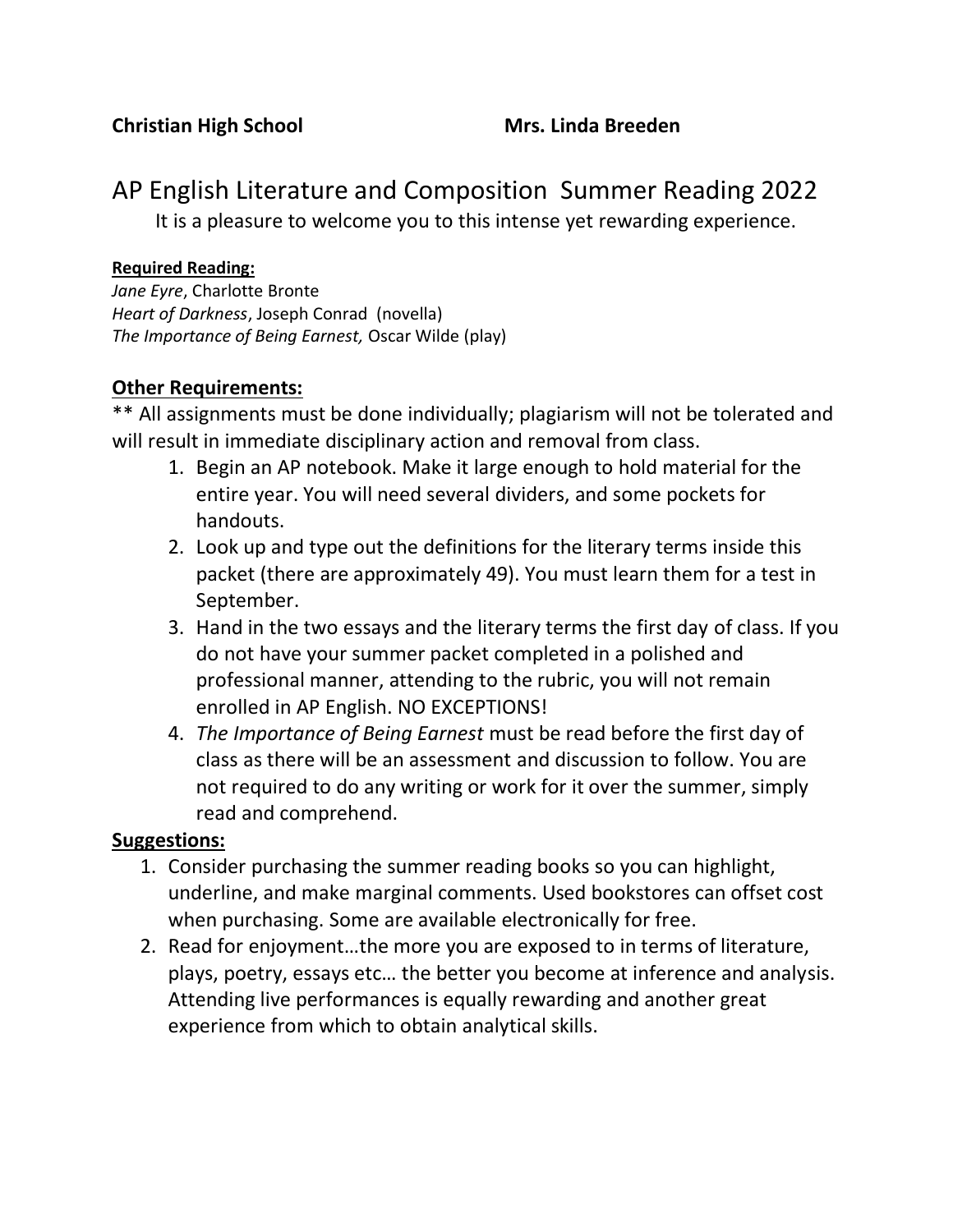Reminders: Summer reading assignments need to be taken seriously. In other words, do not procrastinate! HERE IS WHY:

- 1. It is weighted heavily grade-wise
- 2. It helps determine your ability to be in the class as it reflects your retention of the knowledge of writing and analysis up to this point.
- 3. You will need 85% at the quarter to remain in this class and a preferred 88% at the semester.

I am attaching the rubric (grading scale) that I will be using to determine your grade. Since you have this information it is expected that your work **will not**  contain these errors if you truly want to be enrolled in this college course.

Any assignment submitted for a grade that is not written in the proper MLA format and placed in safe assignment will begin at an automatic 70% scale and the grade will be lowered accordingly based on other errors found.

Proof reading is a key to success. Remember your work is a reflection of you and represents your work ethic and integrity.

Thank you for your interest in AP English.

In Him,

Linda Breeden

English Department Chair AP & Senior English Teacher Honors English III Teacher CSF Adviser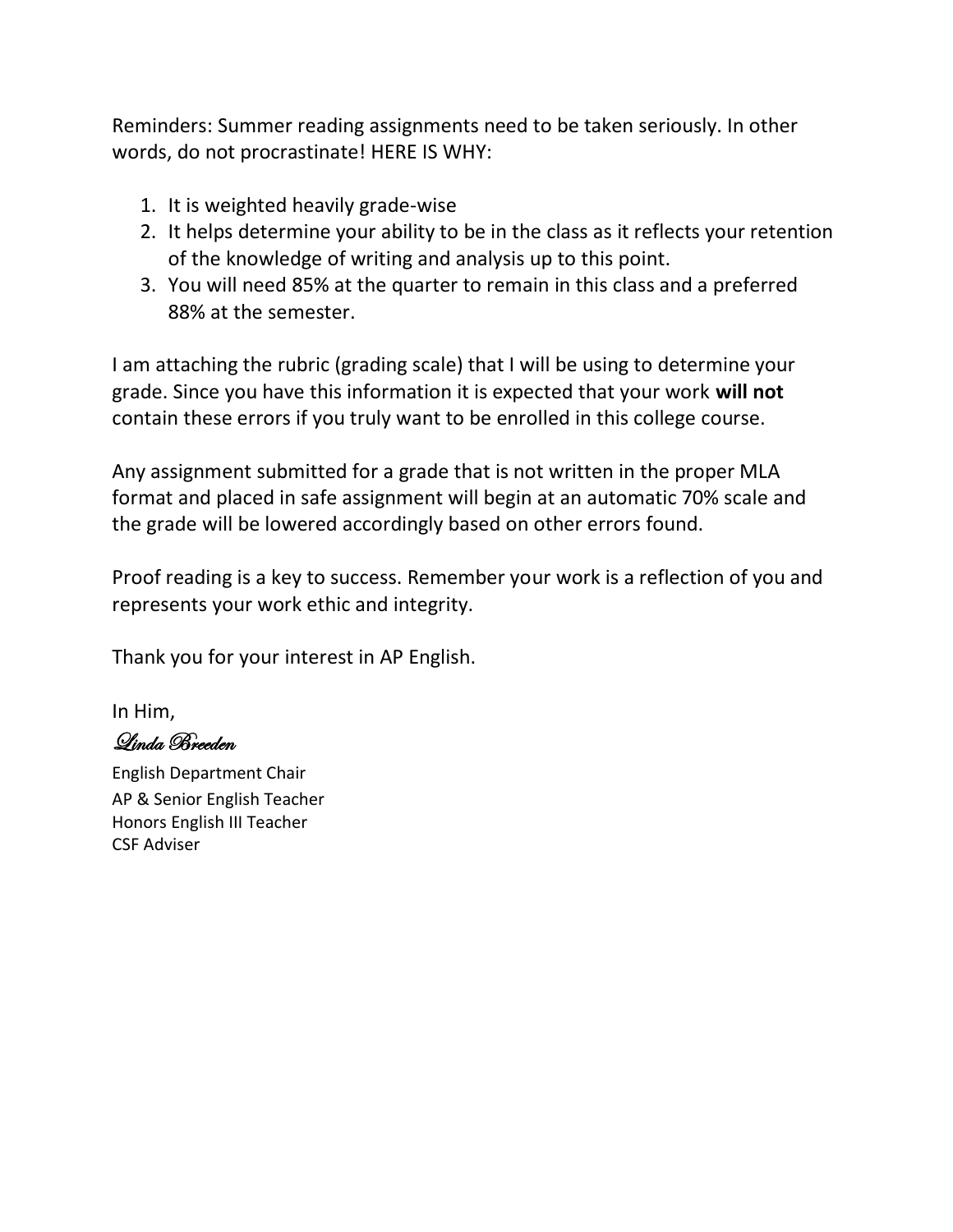**Directions for Essay Prompts:** All work will be typewritten on white paper, double-spaced, 12 pt. font in Times New Roman using the current guidelines for the MLA format only. Refer to *Purdue Owl* on line if you have need of a resource.

#### Essay #1 *Jane Eyre*

Throughout Jane *Eyre,* as Jane herself moves from one physical location to another, the settings in which she finds herself vary markedly. Bronte makes the most of this necessity by carefully arranging those settings to match the differing circumstances Jane finds herself in at each. As Jane grows older and her hopes and dreams change, the settings she finds herself in are perfectly attuned to her state of mind, but her circumstances are always defined by the *walls,* real and figurative, around her.

**Directions:** In a three to five page typewritten essay discuss the function of settings in *Jane Eyre.*

### *Essay #2 Heart of Darkness*

In some works of literature, a character that appears briefly, or does not appear at all, is a significant presence. Using Conrad's novel, *Heart of Darkness* demonstrate how such a character functions in a work. You may wish to discuss how the character affects action, theme, or the development of other characters. Avoid plot summary.

**Directions:** This essay must be 3-5 pages as well.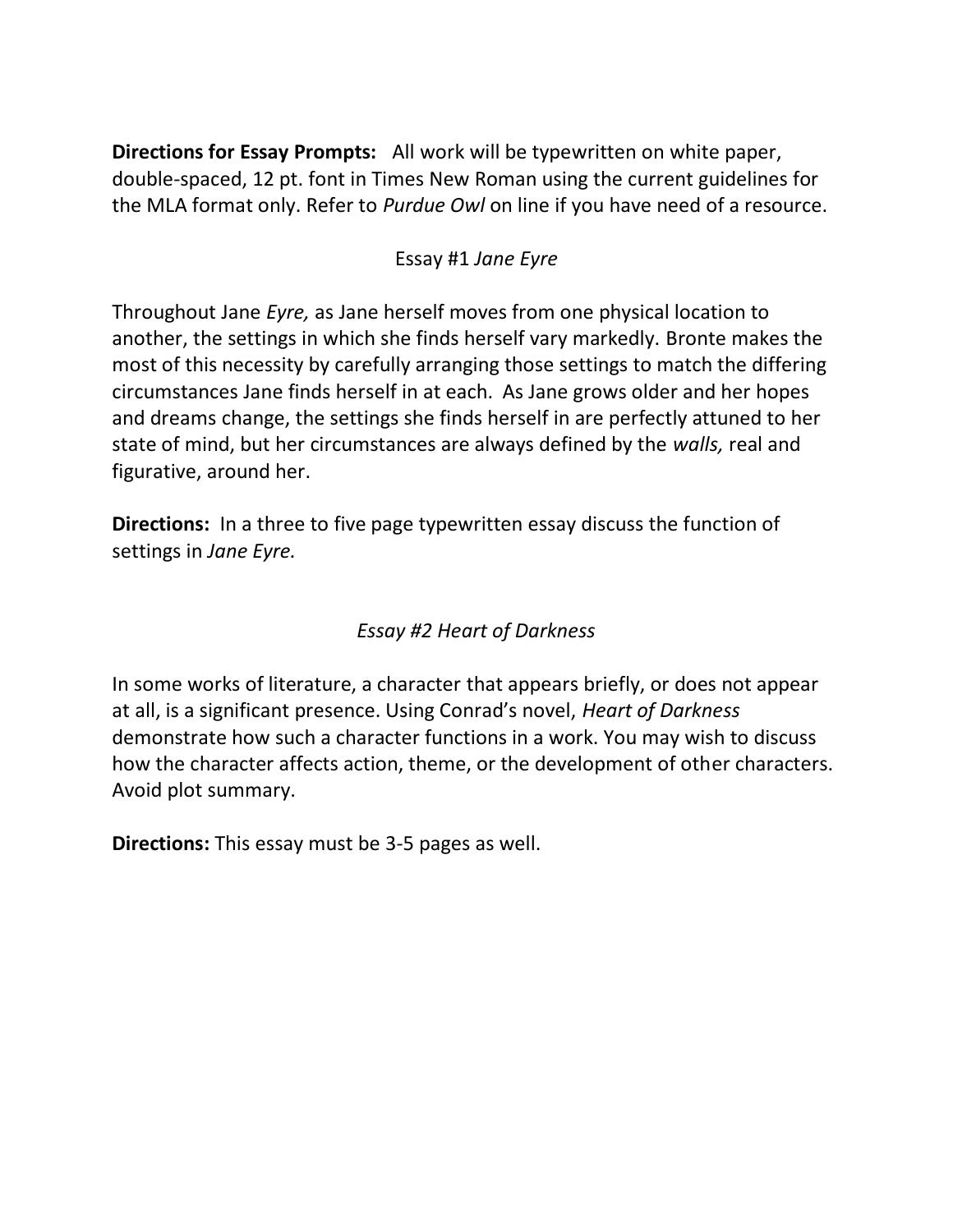## Essay Reminder Sheet AP & Senior English

\*\* Remember these errors can be corrected by proofreading your work!

\_\_\_=Improper MLA format (includes heading, title, Introduction, body, Conclusion, Works Cited) \_\_\_=Not written in the present tense (literature based)

\_\_\_\_\_\_\_\_\_\_\_\_\_\_\_\_\_\_\_\_\_\_\_\_\_\_\_\_\_\_\_\_\_\_\_\_\_\_\_\_\_\_\_\_\_\_\_\_\_\_\_\_\_\_\_\_\_\_\_\_\_\_\_\_\_\_\_ \_\_\_\_\_\_\_\_\_\_\_\_\_\_\_\_\_\_\_\_\_\_\_\_\_\_\_\_\_\_\_\_\_\_\_\_\_\_\_\_\_\_\_\_\_\_\_\_\_\_\_\_\_\_\_\_\_\_\_\_\_\_\_\_\_\_\_ \_\_\_\_\_\_\_\_\_\_\_\_\_\_\_\_\_\_\_\_\_\_\_\_\_\_\_\_\_\_\_\_\_\_\_\_\_\_\_\_\_\_\_\_\_\_\_\_\_\_\_\_\_\_\_\_\_\_\_\_\_\_\_\_\_\_\_ \_\_\_\_\_\_\_\_\_\_\_\_\_\_\_\_\_\_\_\_\_\_\_\_\_\_\_\_\_\_\_\_\_\_\_\_\_\_\_\_\_\_\_\_\_\_\_\_\_\_\_\_\_\_\_\_\_\_\_\_\_\_\_\_\_\_\_

\_\_\_=spelling, grammar, punctuation errors

\_\_\_=Use of Weak words

\_\_\_=Weak or no thesis

\_\_\_=No in-text documentation (cited in MLA)

\_\_\_=Use of contractions

\_\_\_\_=Use of first/or second point of view

\_\_\_=Weak content/ ideas not fully developed

\_\_\_=Improper length of assignment as required

\_\_\_=This paper is screaming to be proofread!!!

Additional comments for student: